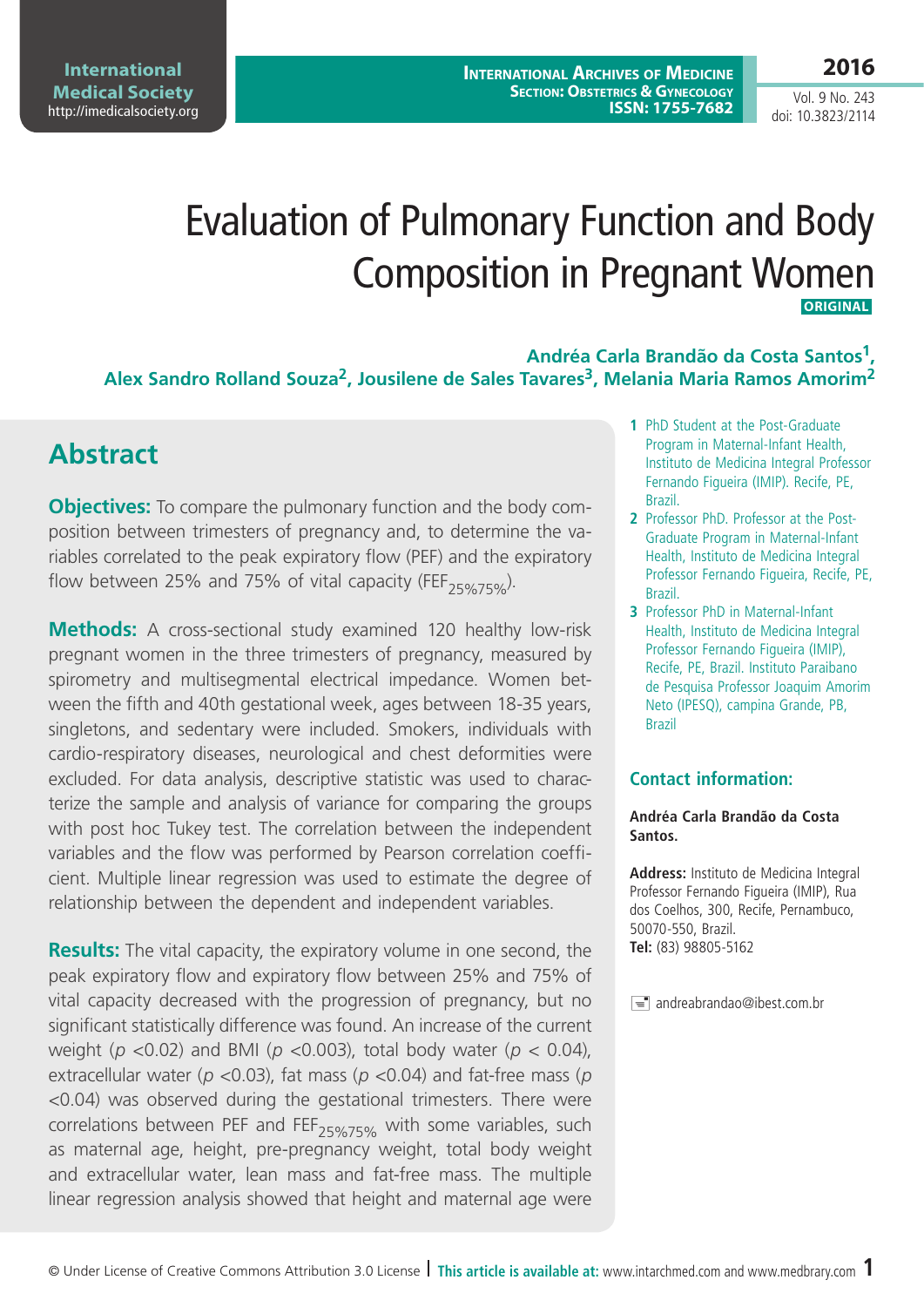**International Archives of Medicine SECTION: OBSTETRICS & GYNECOLOGY ISSN: 1755-7682**

Vol. 9 No. 243 doi: 10.3823/2114

**2016**

associated with PEF, being responsible for explaining 14.7% of its variability. The pre- pregnancy weight explained 6.5% of the variability of the FEF<sub>25%75%</sub>. The multiple linear regression analysis showed that height and maternal age were associated with PEF, explaining 14.7% of its variability.

**Conclusion:** This study showed that the volumes and lung capacity in healthy pregnant women do not seem to change with the progress of pregnancy. The pre-pregnancy weight was related to the  $FEF_{25\%75\%}$ . Height and maternal age had greater influence on PEF changes, while the body composition and obstetric variables did not influence it.

**Keywords** Pregnant; Pulmonary Function Test; Body Composition.

### **Introduction**

During pregnancy, the respiratory system goes through several adjustments resulting from hormonal and mechanical changes [1-4] due to hormones such as estrogen and progesterone, which predispose to changes in the upper airways mucosa, including increased vasodilation, edema, hyperemia and glandular hypersecretion [1, 3, 5]. Along with these changes occur adjustments to the ribcage, aiming to accommodate the expansion of the uterus that moves the diaphragm in cephalic direction in approximately 4 cm. These changes are the expansion of the anteroposterior and transverse diameters of the chest, around 2 cm, resulting in increase of 5 to 7 cm in the lower chest circumference [1, 5].

As a result of these changes, there are adjustments in lung volumes and capacities between the 8<sup>th</sup> and 10th gestational week, peaking around the  $37<sup>th</sup>$ week [2, 5]. It is observed a reduction of expiratory reserve volume (ERV) from 15% to 20% and from 20% to 25% of residual volume (RV), which results in a decreased functional residual capacity (FRC) of 10% to 25 % [1, 3, 5, 6]. Regarding the static lung volumes, studies show that the inspiratory capacity (IC) increases by approximately 5% to 10% resulting from the expansion of the diaphragmatic incursion [1, 5, 7-9]. This stems from reduced compliance of the lower chest wall along with the elevation of the diaphragm [1, 6], leading to a small increase or preservation of vital capacity (VC) [1, 3, 6-9].

It was noted also that progesterone levels stimulate the respiratory center with increased respiratory drive [1-3, 6, 7]. The minute volume (MV) increases 20% to 50% resulting from the increase of 30% to 50% in the tidal volume (VT) and respiratory rate (RR), which increases about two breaths per minute [1, 3, 6]. Several studies have addressed the airflow mechanics during pregnancy using spirometry. It was observed that the forced vital capacity (FVC) and forced expiratory volume in one second (FEV<sub>1</sub>) show no significant change [4, 7-10] and peak expiratory flow (PEF) is unchanged or slightly decreased during the pregnancy [11, 12].

It seems plausible to consider that progressive gestational changes in the shape and configuration of the abdomen, diaphragm and chest, besides maternal weight gain could compromise lung function during pregnancy. However, most studies establish the influence of age, height and race in changes of lung function [12-14]. Moreover, other studies have shown that body composition may also influence it [10, 12, 15].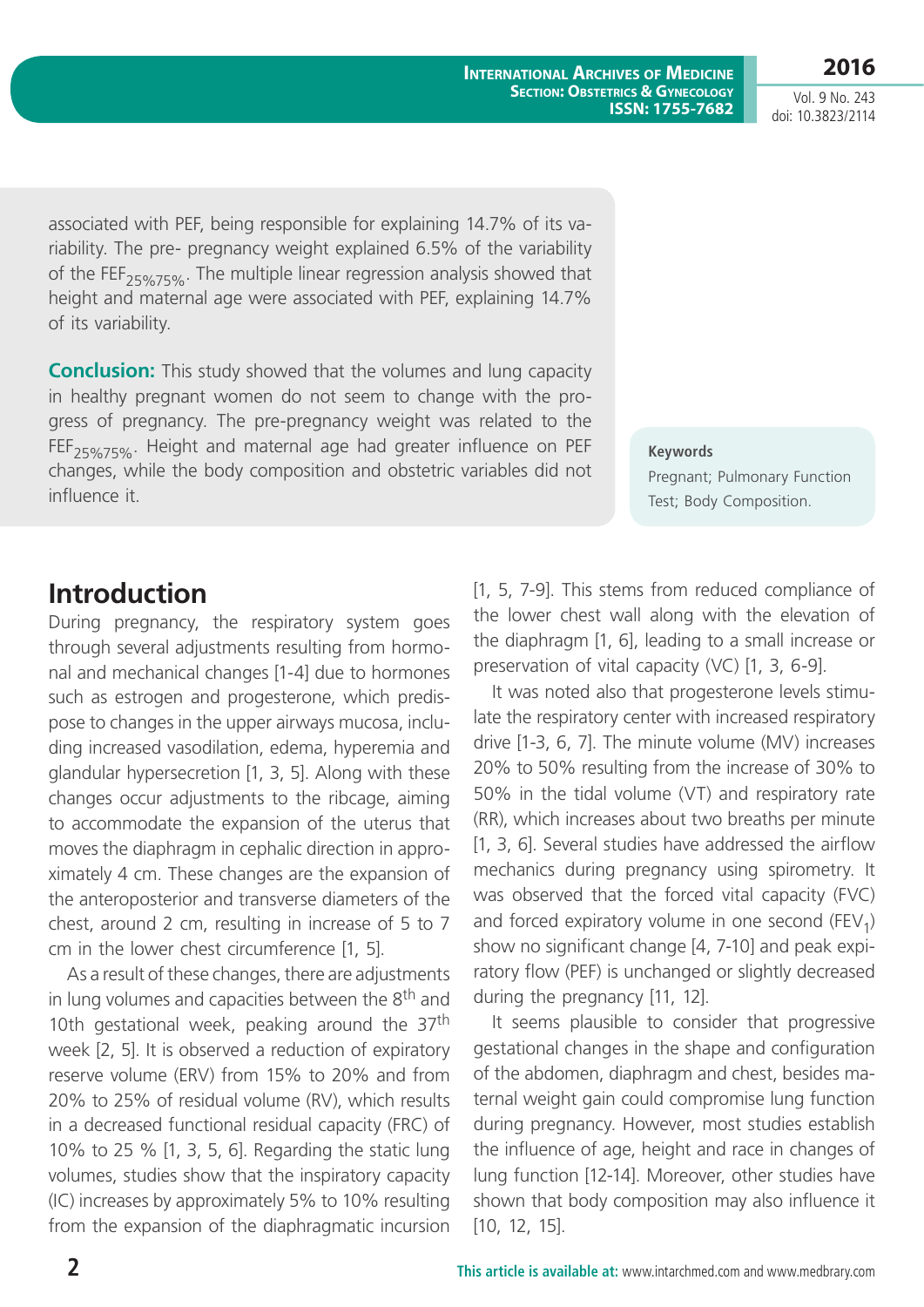Despite all that has been exposed, studies that report the influence of anthropometric, obstetric and body composition variables in lung function in a literature review performed in the databases of PubMed/MEDLINE between the years 1970-2016 were scarce, beyond not encompassing the trimesters of pregnancy and reference values for pregnant population were not found.

Therefore, this study aims to describe and compare the pulmonary function and body composition between trimesters of pregnancy and to determine the variables correlated to peak expiratory flow (PEF) and expiratory flow between 25%-75% of forced vital capacity (FEF<sub>25%75%</sub>).

### **Methods**

A cross-sectional study examined 120 low-risk pregnant women between the fifth and 40th gestational week. The study was developed in the Physical Evaluation Laboratory at the University Centro Universitário de João Pessoa (UNIPÊ)- Paraiba/Brazil from November 2015 to May 2016.

Women ages between 18-35 years, singletons, low risk, in the three trimesters of pregnancy and sedentary were included. Those subjects that were unable to undergo the impedance analysis or evaluation of lung or cardiac function or had been diagnosed with a neuromuscular disease, a deformity of the ribcage or presence of metallic devices, such as cardiac pacemakers and smokers were excluded.

For the sample characterization, variables such as maternal age, height, pre-pregnancy weight and body mass index (BMI), gestational age, trimester of pregnancy and fundal height (FH) were collected.

The variables of lung function studied were: forced vital capacity (FVC) and forced expiratory volume in one second (FEV<sub>1</sub>) expressed in liters (I), expiratory flow between 25% and 75% of forced vital capacity (FEFV<sub>25%75%</sub>) and peak expiratory flow (PEF) expressed in liters per second (l/s) and maximum voluntary ventilation (MVV) expressed in liters per minute (l/min).

The body composition was assessed using the current weight (kg) and BMI (kg/m<sup>2</sup>), body fat mass, lean mass and fat-free mass expressed in kilograms, total body water (TBW) and extracellular water (ECW ) expressed in liters (l).

The measurement of the fundal uterine height (FU) was performed with the pregnant woman in the supine position with uncovered abdomen and lower limbs extended. The initial end of the flexible and inelastic tape was attached to the top edge of the pubic symphysis, passing it between the index and middle fingers until the cubital edge of the hand reaches the fundus of the uterus [16].

The height was measured by a stadiometer (Standard Sanny®- ES 2030- São Paulo, Brazil). For the evaluation, a pregnant woman wore light clothing and was barefoot with heels together and arms relaxed along the body. She was instructed to remain as upright as possible, with the head directed vertically and to take a deep breath at the time of measurement. [17, 18].

The assessment of the body composition was done by Bioelectrical impedance analysis (BIA) (In-Body 720®, BSM-230, Seoul, Korea), which uses the direct segmental multi frequency measurement method, through the quadrupole electrode system with eight tactile points - two points on each foot and two in each hand. The measurement of the impedance value of each body segment (right and left arms, trunk, left and right legs) uses the frequencies of 1KHz, 5KHz, 50KHz, 250kHz, and 500KHz 1,000 KHz [19].

To perform the test, the environment remained with temperature between 23Cº and 25Cº and women were required to a minimum fasting of 4h, to not practice exercise, to wear shorts or lycra pants with top. It was also required that they used the toilet in order to reduce the volume of urine and faeces, as well as remove all the trappings of metals. At the time of measurement, the volunteer was positioned standing on the basis of equipment and centrally on the electrodes, holding the handpie-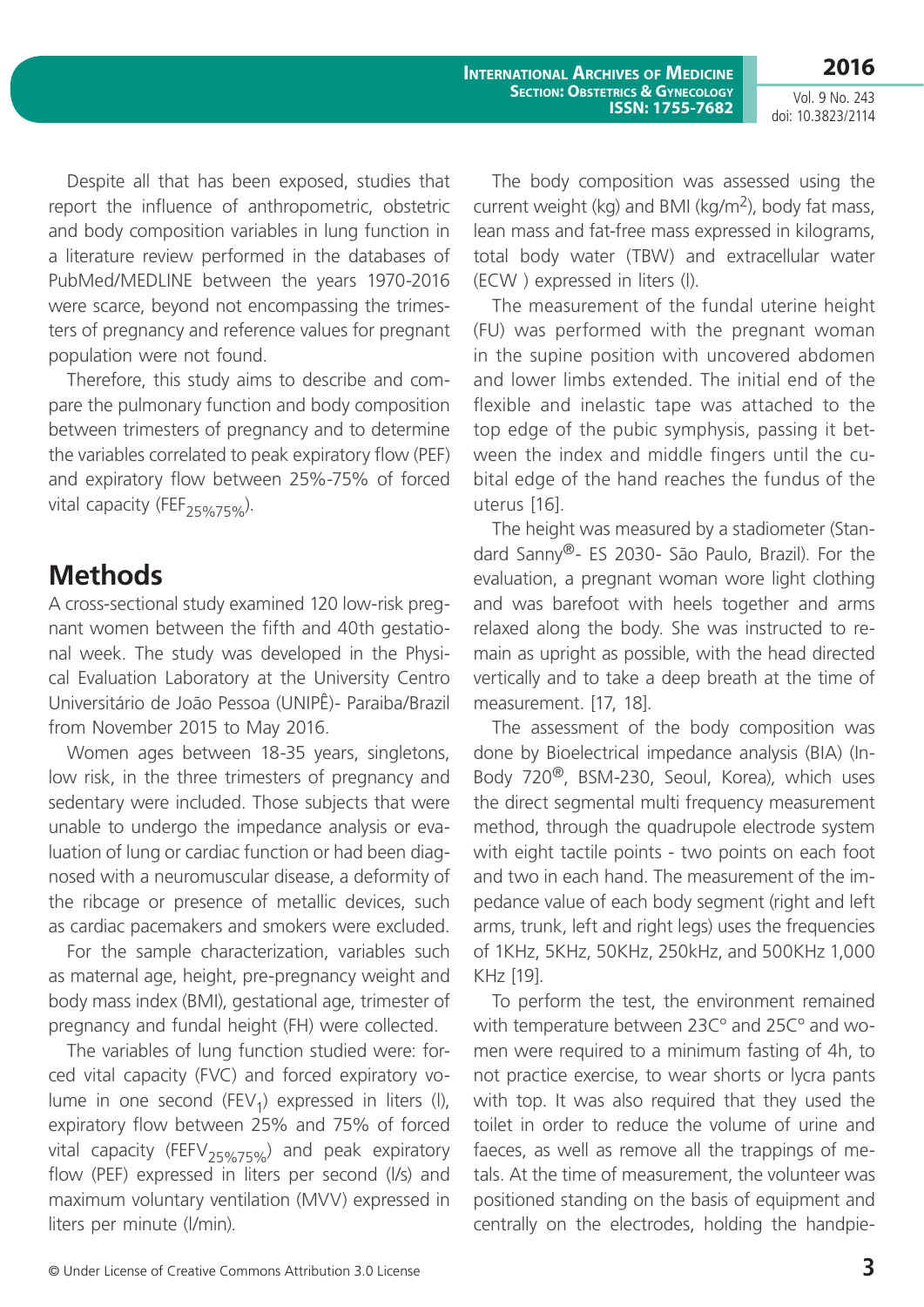ces and, keeping slightly open and relaxed arms for about 4 minutes [20].

After assessment of the body composition, the pregnant woman was invited to have lunch and wait about 10 minutes to then be submitted to the evaluation of the PEF with a spirometer (KoKo®Spirometer, Fleisch-type, Colorado, USA). The assessment took into account the standards guided by the American Toracic Society (ATS). The spirometer was calibrated before each test and the temperature remained around 23°C to 25°C. The test was repeated at least three times and a maximum of eight to ensure the understanding of the participant, for which the value of the analyzed parameters could not exceed 10% of each measure accepted and the best of the three curves was selected. The procedures were carefully described in order to avoid leakage around the mouth and furthermore, a nose clip was used to prevent leakage of air through the nose [21].

For the examination, the participants remained seated, keeping upright chest and the head in a neutral position. After some quiet breathing cycles, it was requested a maximum oral inspiration followed by a brief apnea and, soon after, the maximum sustained huffing up maneuver until the capacity of the pregnant woman, for at least six seconds, measuring the forced vital capacity (FVC). From this parameter, the system calculated the PEF. It was given a two minute interval between measurements to provide more rest [21, 22].

Data analysis was performed using descriptive statistics with calculation of measurements of central tendency (mean) and of dispersion (standard deviation), for the number and proportion variables, for categorical variables to characterize the obstetric and, anthropometric profile of pregnant women. The Kolmogorov-Smirnov test was used to verify the normality of the data. The comparison of means between groups was performed by the unpaired Student's t-test. The Pearson correlation test was used to verify possible correlations between varia-

bles. The multiple linear regression model was built to estimate the PFE e o FEF<sub>25%75%</sub>. It was considered a 10% significance level for the entry of the variables in the model, withdrawing subsequently all those not persisted associated with a significance level of 5%.

The study was approved by the Human Research Ethics Committee (HREC) of the University UNIPÊ under the CAAE: 50141215.9.0000.5176. All pregnant women voluntarily agreed to participate and signed an Informed Consent Form (ICF).

### **Results**

Data from 120 pregnant were analyzed, being 14 (11.7%) of the first trimester, 74 (61.7%) of the second and 32 (26.7%) of the third trimester of pregnancy **(Table 1)**. **Figure 1** depicts the flowchart recruitment of volunteers enrolled in the study.

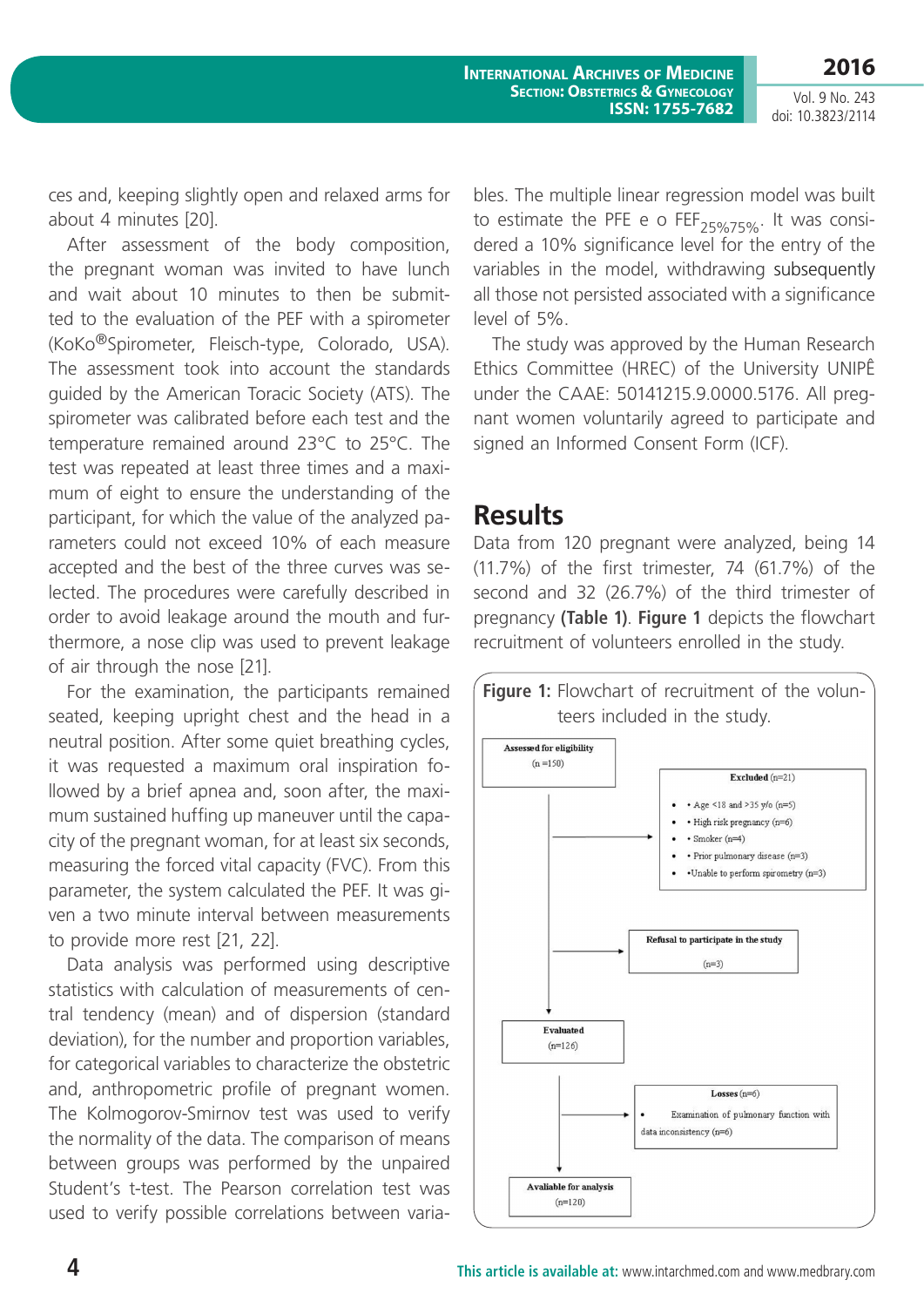| <b>Variables</b>                            | 1st<br><b>trimester</b><br>$X \pm SD$<br>$N = 14$ | 2 <sub>nd</sub><br>trimester<br>$X \pm SD$<br>$N = 74$ | 3rd<br>trimester<br>$X \pm SD$<br>$N = 32$ | $p^{\rm a}$ |
|---------------------------------------------|---------------------------------------------------|--------------------------------------------------------|--------------------------------------------|-------------|
| Maternal Age<br>(years)                     | $28.0 + 5.3$                                      | $27.7 + 4.5$                                           | $27.8 + 4.1$                               | 0.97        |
| Height (cm)                                 |                                                   | 162.8±5.6 162.3±5.9 161.8±6.0                          |                                            | 0.84        |
| Pre-pregnancy<br>Weight (Kg)                | $61.0 + 9.1$                                      | $64.5 \pm 12.5$ $63.2 \pm 9.8$                         |                                            | 0.56        |
| Pre-pregnancy<br>BMI (Kq/m <sup>2</sup> )   | $23.1 + 2.9$                                      | $24.4 + 4.3$                                           | $24.1 \pm 3.2$                             | 0.49        |
| Gestational age<br>(weeks)                  | $12.0 \pm 1.2$                                    | $21.3 + 4.1$                                           | $31.7 + 2.7$                               | < 0.001     |
| Fundal Height<br>(cm)                       | $10.8 + 1.6$                                      | $19.8 + 4.1$                                           | $29.9 \pm 2.5$                             | < 0.001     |
| BMI: Body Mass Index; <sup>a</sup> : ANOVA. |                                                   |                                                        |                                            |             |

### **Table 1.** Baseline characteristics of pregnant women by gestational trimester

As for the evaluated volumes and lung capacities, FVC,  $FEV_1$ , PEF and  $FEF_{25\%75\%}$ , it decreased with the progression of pregnancy with no statistically significant difference **(Table 2)**.

With the progression of the pregnancy, the body composition showed changes in all parameters, these being statistically significant. The multiple comparison test of Tukey showed that the current weight,

**Table 2.** Parameters of lung function by spirometry among the group of pregnant women by gestational trimester.

| <b>Variables</b>          | 1st<br>trimester<br>$X \pm SD$        | 2 <sub>nd</sub><br>trimester<br>$X \pm SD$ | 3rd<br>trimester<br>$X \pm SD$ | $\bm{\rho}$ a |
|---------------------------|---------------------------------------|--------------------------------------------|--------------------------------|---------------|
| FVC(1)                    | $3.34 + 0.5$                          | $3.40 + 0.5$                               | $3.31 + 0.5$                   | 0.63          |
| FEV1(1)                   | $2.88 \pm 0.3$                        | $2.88 + 0.4$                               | $2.78 + 0.4$                   | 0.45          |
| PEF (I/seg)               | $5.42 + 1.4$                          | $5.44 + 1.1$                               | $5.40 + 1.3$                   | 0.98          |
| FEF25%75%<br>$($ /seg $)$ | $3.35 + 0.6$                          | $3.28 + 0.7$                               | $3.16 + 0.8$                   | 0.63          |
| MVV (I/min)               | 94 93 + 15 8 96 14 + 17 9 95 5 + 16 0 |                                            |                                | N 96          |

FVC: Forced vital capacity; FEV1: Forced expiratory volume in one second; PEF: Peak expiratory flow FEF25%75%: Expiratory flow between 25%-75% of FVC; MVV: Maximum voluntary ventilation. X: Mean; SD: Standard deviation. <sup>a</sup>: ANOVA.

TBW, ECW, lean mass and fat-free mass demonstrated difference between the first and third trimesters (*p*=0.02; *p*=0.04; *p*=0.02; *p*=0.04; *p*=0.04, respectively), while the current BMI (*p*=0.02; *p*=0.002) and fat mass (*p*=0.05, *p*=0.04) showed differences between the 2<sup>nd</sup> and 3<sup>rd</sup> quarters as compared with the first one **(Table 3)**.

**Table 3.** Body composition parameters assessed by bioelectrical impedance between the group of pregnant women by trimester.

| <b>Variables</b>                           | 1st<br>trimester<br>$X \pm SD$ | 2 <sub>nd</sub><br>trimester<br>$X \pm SD$ | 3rd<br>trimester<br>$X \pm SD$ | $\bm{\rho}^{\mathsf{a}}$ |
|--------------------------------------------|--------------------------------|--------------------------------------------|--------------------------------|--------------------------|
| Current weight<br>(Kq)                     | $62.0 + 8.3$                   | $69.7 + 12.6$                              | $72.5 \pm 10.9$ <sup>1</sup>   | 0.02                     |
| <b>Current BMI</b><br>(Kq/m <sup>2</sup> ) | $23.3 + 2.6$                   | $26.4 + 4.31$                              | $27.7 \pm 3.6$ <sup>1</sup>    | 0.003                    |
| TBW(I)                                     | $30.2 + 4.1$                   | $32.1 + 4.1$                               | $355+42$                       | 0.04                     |
| ECW(I)                                     | $11.6 \pm 1.5$                 | $12.4 + 1.6$                               | $12.9 \pm 1.5$ <sup>1</sup>    | 0.03                     |
| Fat mass (Kg)                              | $20.7 + 4.4$                   | $25.8 + 8.41$                              | $26.8 \pm 6.1$ <sup>1</sup>    | 0.04                     |
| Lean mass (Kg)                             | $38.8 + 5.3$                   | $41.2 + 5.3$                               | $42.9 \pm 5.4$ <sup>1</sup>    | 0.05                     |
| Fat-free mass<br>(Kq)                      | $41.2 \pm 5.6$                 | $43.9 + 5.6$                               | $45.7 \pm 5.8$ <sup>1</sup>    | 0.04                     |

TBW: Total body water; ECW: Extracellular water; X: Mean; SD: Standard deviation. <sup>a</sup>: ANOVA. <sup>1</sup>: Significant difference of the first quarter,  $p < 0.05$  (Tukey test).

When correlating PEF and  $FEF_{25\%75\%}$  with the independent variables, it was observed weak correlations, however significant. A positive and significant correlation was found between maternal age, height, pre-pregnancy weight, TBW, ECW, lean mass and fat-free mass with PEF. Furthermore, the pre-pregnancy weight, current weight, TBW, ECW, fat mass, lean mass and, fat-free mass were correlated positively and significantly with FEF<sub>25%75%</sub> **(Table 4)**.

Through multiple linear regression analysis, it was showed that height and maternal age were independently associated with PEF, being responsible for explaining 14.7% of its variability, reflected by the following equation: PFE =  $-5.462 + 0.055$  x height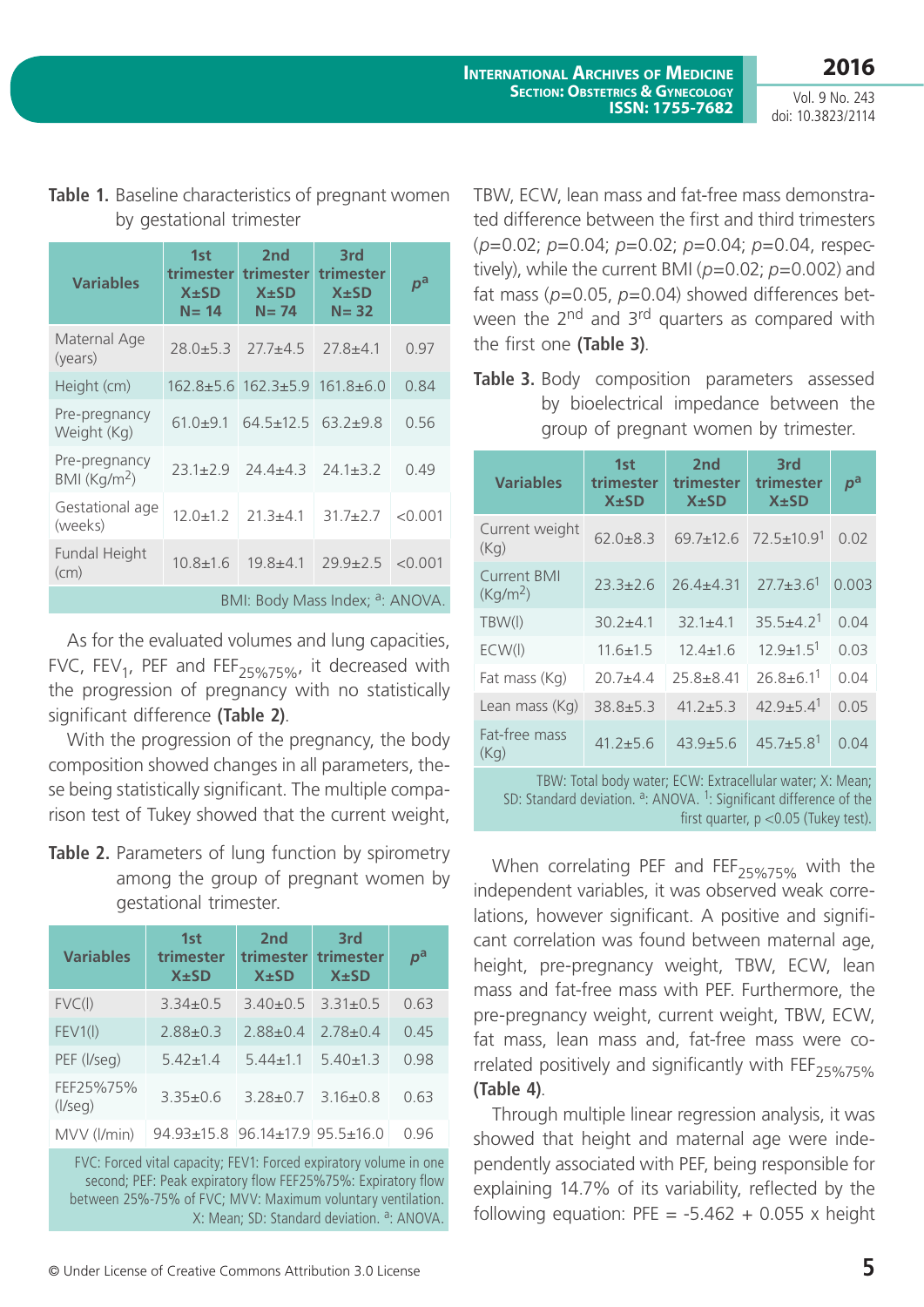|                              |                 | <b>Dependent variables</b> |       |                                  |       |
|------------------------------|-----------------|----------------------------|-------|----------------------------------|-------|
| Independent<br>variables     | $X \pm SD$      | PEF (I/seg)                |       | FEF <sub>25%75%</sub><br>(l/sec) |       |
|                              |                 | r                          | $p^a$ | r                                | $p^a$ |
| Age (years)                  | $27.8 + 4.4$    | 0.267                      | 0.003 | 0.065                            | 0.48  |
| Height (cm)                  | $162.2 + 5.8$   | 0.277                      | 0.002 | 0.160                            | 0.08  |
| Pre-pregnancy<br>weight (Kg) | $63.8 + 11.5$   | 0.187                      | 0.04  | 0.254                            | 0.005 |
| Current<br>weight (Kg)       | $69.6 \pm 12.0$ | 0.142                      | 0.12  | 0.223                            | 0.02  |
| GA (weeks)                   | $22.9 + 6.9$    | $-0.073$                   | 0.43  | $-0.099$                         | 0.28  |
| FH (cm)                      | $21.5 + 6.8$    | $-0.036$                   | 0.69  | $-0.055$                         | 0.55  |
| TBW (I)                      | $32.2 + 4.2$    | 0.206                      | 0.02  | 0.219                            | 0.02  |
| $ECW$ (I)                    | $12.4 \pm 1.6$  | 0.184                      | 0.05  | 0.190                            | 0.04  |
| Fat mass (Kg)                | $25.5 + 7.7$    | 0.071                      | 0.44  | 0.192                            | 0.04  |
| Lean mass (Kg)               | $41.4 + 5.4$    | 0.200                      | 0.03  | 0.210                            | 0.02  |
| Fat-free mass<br>(Kq)        | $44.0 + 5.8$    | 0.202                      | 0.03  | 0.209                            | 0.02  |

Table 4. Correlation of PEF and FEF<sub>25%75%</sub> with independent variables.

a: Pearson's correlation coefficient. PEF: Peak expiratory flow; FEF<sub>25%75%</sub>: Expiratory flow between 25%-75% of FVC; GA: Gestational age; FH: Fundal height; TBW: Total body water; ECW: Extracellular water.

### **Table 5.** Multiple linear regression model for the peak expiratory flow (PEF).

| <b>PEF</b>                                                                  | Initial model*     |                  | Final model*       |                  |
|-----------------------------------------------------------------------------|--------------------|------------------|--------------------|------------------|
|                                                                             | <b>Coefficient</b> | $\boldsymbol{p}$ | <b>Coefficient</b> | $\boldsymbol{p}$ |
| Maternal age                                                                | 0.070              | 0.002            | 0.070              | 0.002            |
| Height                                                                      | 0.055              | 0.002            | 0.055              | 0.002            |
| Pre-pregnancy<br>weight                                                     | 0.048              | 0.62             |                    |                  |
| <b>TBW</b>                                                                  | $-0.032$           | 0.78             |                    |                  |
| <b>ECW</b>                                                                  | $-0.067$           | 0.56             |                    |                  |
| Fat mass                                                                    | $-0.038$           | 0.73             |                    |                  |
| Fat-free mass                                                               | $-0.038$           | 0.74             |                    |                  |
| $R^2$                                                                       | 14.7%              |                  |                    |                  |
| TBW: Total body water; ECW: Extracellular water. * ANOVA<br>Test: $p<0.001$ |                    |                  |                    |                  |

+ 0.070 x age. On the other hand, the pre-pregnancy weight was independently associated with FEF<sub>25%75%</sub>, accounting for 6.5% of explaining its variability, resulting in the equation:  $FEF_{25\%75\%}$  = 2.268 + 0.016 x pre-pregnancy weight **(Tables 5** and **6)**.

**Table 6.** Multiple linear regression model for expiratory flow between 25% -75% of forced vital capacity (FEF<sub>25%75%</sub>).

|                         | Initial model*     |                  | <b>Final model*</b> |                  |
|-------------------------|--------------------|------------------|---------------------|------------------|
| FEF <sub>25%75%</sub>   | <b>Coefficient</b> | $\boldsymbol{p}$ | <b>Coefficient</b>  | $\boldsymbol{p}$ |
| Pre-pregnancy<br>weight | 0,016              | 0,005            | 0,016               | 0,005            |
| Current weight          | $-0,071$           | 0,75             |                     |                  |
| <b>TBW</b>              | 0,058              | 0,67             |                     |                  |
| <b>ECW</b>              | $-0,011$           | 0,94             |                     |                  |
| Lean mass               | 0,032              | 0,82             |                     |                  |
| Fat mass                | $-0,103$           | 0,56             |                     |                  |
| Fat-free mass           | 0,030              | 0,83             |                     |                  |
| $R^2$                   | 6,5%               |                  |                     |                  |

TBW: Total body water; ECW: Extracellular water. \* ANOVA Test: p<0.001

# **Discussion**

The study suggests that as the pregnancy progresses, the values of FVC, FEV<sub>1</sub>, PEF, FEF<sub>25%75%</sub> and MVV in healthy pregnant women do not change. However, the variables of body composition (weight, BMI, TBW, ECW, fat mass, lean mass and fat-free mass) showed a significant increase. The height and maternal age have greater influence on PEF changes, while the pre-pregnancy weight influences FEF<sub>25%75%</sub>.

In the current study, FVC, FEV<sub>1</sub>, PEF and FEF<sub>25%75%</sub> showed no statistically significant change. These results are grounded in a pertinent literature [3, 4, 7] and have biological plausibility because of hormonal changes such as elevation of progesterone and estrogen and, mechanical changes such as enlarge-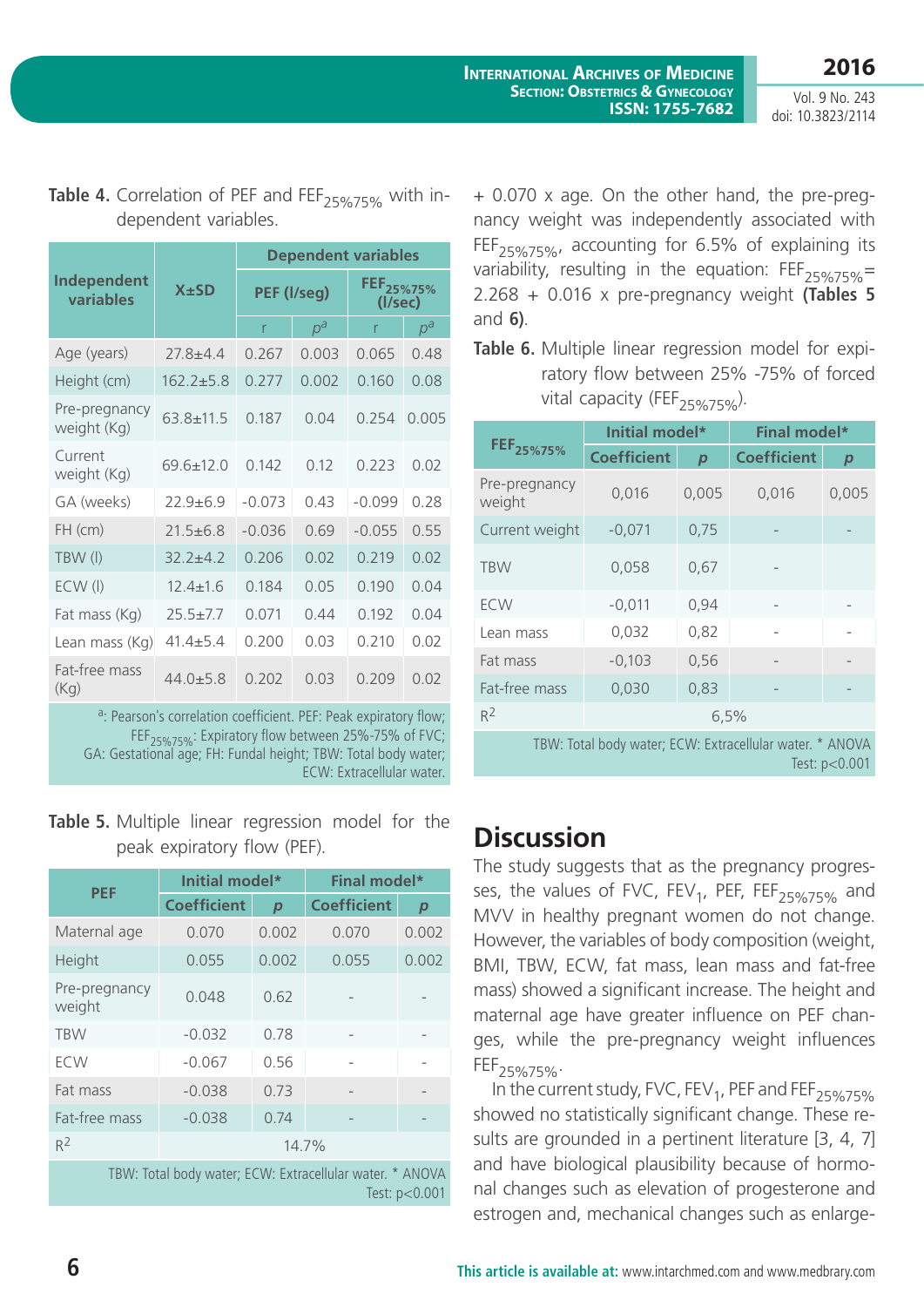**2016** Vol. 9 No. 243

**International Archives of Medicine SECTION: OBSTETRICS & GYNECOLOGY ISSN: 1755-7682**

doi: 10.3823/2114

ment of the lower chest, elevation of the last ribs and diaphragm allowing an adjustment in breathing function to meet the demands of the mother and fetus without causing repercussions during the gravid state.

Our findings show that the assessed respiratory parameters were reduced during the trimesters of pregnancy, but without statistical significance. It is believed that these results may be related to mechanical adjustments imposed by pregnancy, in addition to hormonal changes that provide bronchodilation and facilitate the passage of the airflow.

A cross-sectional study that evaluated fifty pregnant women in the three trimesters of pregnancy and two months after delivery observed that there was no change in FVC and  $FEV<sub>1</sub>$  [8]. Another study evaluated lung function by spirometry flow in 51 pregnant women compared with 40 non-pregnant women paired by age. The parameters FVC,  $FEV<sub>1</sub>$ ,  $FEF_{25\%75\%}$  showed no significant change during pregnancy [10], which may be justified by an adaptation of the maternal respiratory system during pregnancy and mechanical influences caused by the elevation of the uterus and enlargement of the rib cage. These studies despite comparing pregnant women with a control group of non-pregnant women showed a small sample. Maybe that's why the results were similar when compared to the current study, since the addressed sample was 120 pregnant women distributed in the three trimesters of pregnancy.

Whereupon, it is observed that during a healthy pregnancy there is no imposition for the passage of the airflow reflecting in maintenance of the ventilatory parameters, results envisioned in this study. The hormonal influence, especially by the action of progesterone in the bronchi, allows that the airway conductance remain in normal state, thus resulting in pervious roads, imposing no change in  $FEV<sub>1</sub>$  or FVC [2, 3, 23].

Several cross-sectional and longitudinal studies [7, 10, 24] have been conducted showing results that support this research, in which there were no changes in the evaluated respiratory parameters. It is suggested that these responses are due to changes in bronchial tonus, as well as the accommodation of the ribcage with the elevation of the uterus and therefore of the diaphragm, allowing volumes and capacities to remain with little or no modification, since the mechanical changes will be adjusting to the development of the pregnancy cycle.

In our observations, the PEF average values were also reduced when compared during the trimesters of pregnancy, although not statistically significant. Similar results were found in other studies [12, 13, 25]. It is noticed that these changes may be related to body weight gain during pregnancy and mechanical factors that cause restriction in diaphragmatic incursion, thus decreasing the FVC. Nevertheless, the hormonal action, especially of the progesterone, promotes bronchial dilation reducing airway resistance without bringing impact on pulmonary function.

It was also possible to notice that some studies showed different results of the current research with changes in FVC and PEF statistically significant. A longitudinal study followed sixty pregnant women during the three trimesters of pregnancy and ten weeks after delivery, observing a reduction of the PEF by comparing pregnant and non-pregnant women values. The authors suggest that the increase of the abdomen provides reduction in force of contraction of the abdominal and inner intercostal muscles, leading to a decrease in the output air speed, since the PFE is a dependent effort maneuver [13].

We believe that our research has revealed different results due to the study type, which was cross-sectional, and to the non-involvement of a control group of non-pregnant women. With this control group, it would be expected to find differences, since the gravid state imposes mechanical and hormonal adjustments to suit the mother and the fetus needs.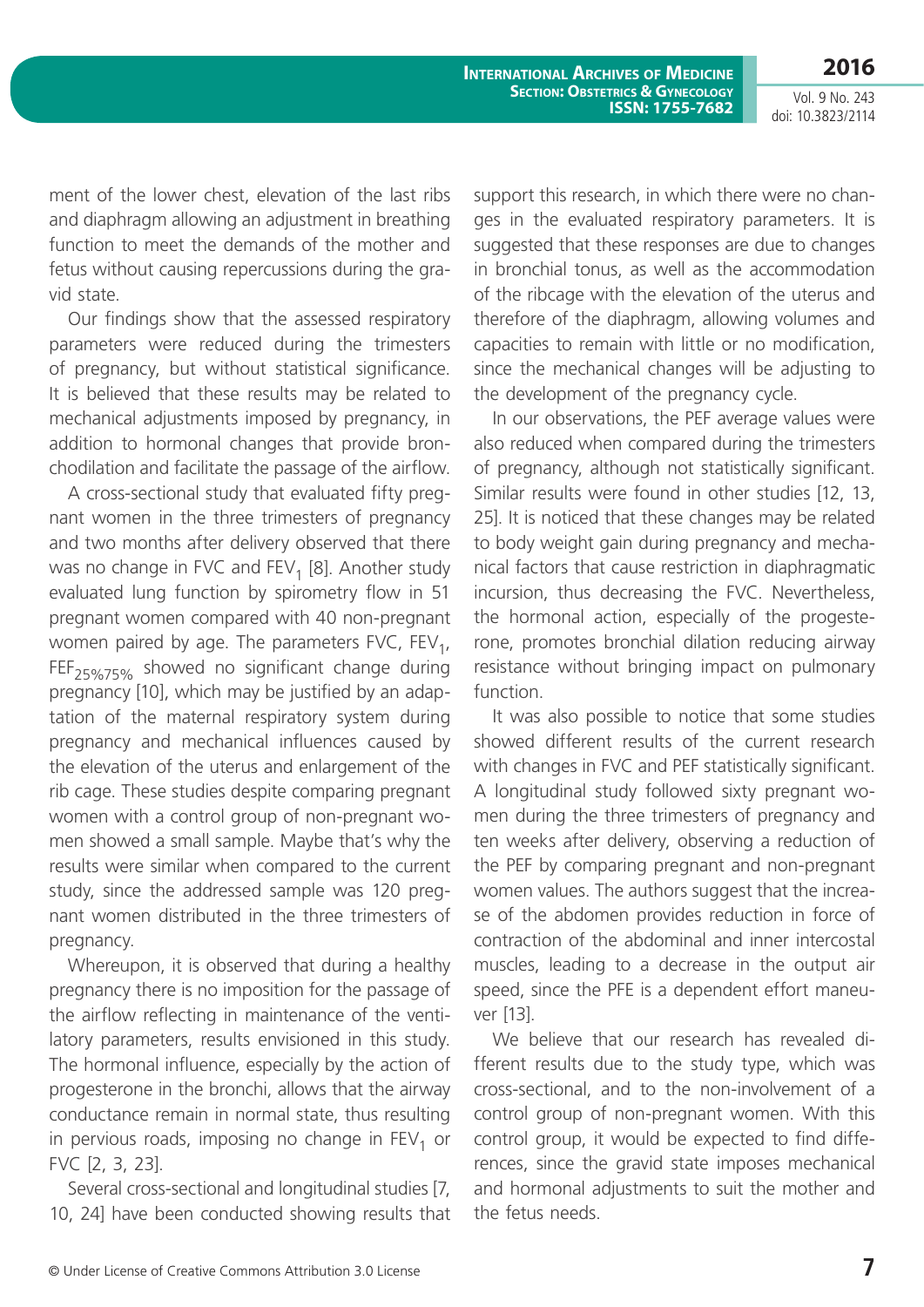**2016**

Another cross-sectional study evaluated 150 pregnant women, 50 in each trimester and compared with 50 non-pregnant women aged between 19- 35 years. There was a decrease in PEF in the three quarters when compared to the control group [26]. Thus, it can be explained that the study design did not affect the result, but the presence of a control group of non-pregnant women did.

Given the above, coupled with the fact that studied respiratory parameters do not show changes, it is suggested that the morphological, physiological and mechanical adaptations of the respiratory system minimize the progressive changes in the form and abdomen configuration, chest and diaphragm wall, thereby, maintaining adequate ventilation without repercussions for mother and fetal growth.

In the present study, differences in body composition were observed when comparing pregnant women between the trimesters. There was a statistically significant increase in the average values of the current weight, current BMI, TBW, ECW, fat mass, lean mass and fat-free mass. These results can be explained due to the increase in body weight with the advancement of pregnancy resulting from the growing fetus, the pregnant woman's weight gain, as well as the expansion of blood volume, wherein the TBW rises approximately from 5 to 8 liters in a term pregnancy [27] to suit the demands of the gravid state and to not compromise fetal growth [28, 29].

In a study that evaluated 170 healthy pregnant women, ages 22-44 years old during the gestational trimesters using analysis by quadrupole bioelectrical impedance analysis (BIA), it was observed an increase of the body weight, TBW, ECW, intracellular water (ICA) with progression of pregnancy, demonstrating that the fat deposition and increased fluid retention appear to be responsible for the pregnancy weight gain [34]. To evaluate the ECW and TBW behavior during pregnancy, 63 women were evaluated using the BIA and accompanied during the trimesters of pregnancy. Fifty women had a normal pregnancy and 13 had hypertension during pregnancy. There was a significant increase in the TBW and ECW in the healthy pregnant women, while in the hypertensive pregnant women group there was a decrease with the unfolding of the pregnancy, reflecting in poor hemodynamic adaptation [31], showing that the monitoring of these parameters can help to control high blood pressure.

In our research, we observed that the body composition of pregnant women rose during the trimesters, but it remained within the normal range [27]. Studies show that overweight and obesity during pregnancy can have a negative effect, predisposing the onset of asthma, hypertension, diabetes, among other complications [27, 28, 32]. These findings confirm the importance of pregnant women to maintain healthy lifestyle habits such as: proper nutrition, physical activity-oriented by a health professional to preserve the normal parameters of body composition preventing diseases or injuries.

Most studies that address the assessment of pulmonary function in pregnant women, lists the studied parameters with age, height, race and body weight, in which was observed weak correlations. In this sense, knowing that the changes in body composition during pregnancy can have a negative impact on the health of pregnant women and that, there are only few studies that have considered the influence of body compartments in lung function, this study aims to give a better direction to studies that evaluate lung function and body composition in pregnant women, and this is our main contribution.

By correlating PEF and  $FEF_{25\%75\%}$  with independent variables, it was noticed that the anthropometric and body composition variables showed an positive association, corroborating with the results of similar studies [12, 13, 15, 33]. The data found in our study elucidated that age, height pre-pregnancy weight and the variables of body composition, except for the fat mass were positively correlated with PEF and FEF<sub>25%75%</sub>, while the pre-pregnancy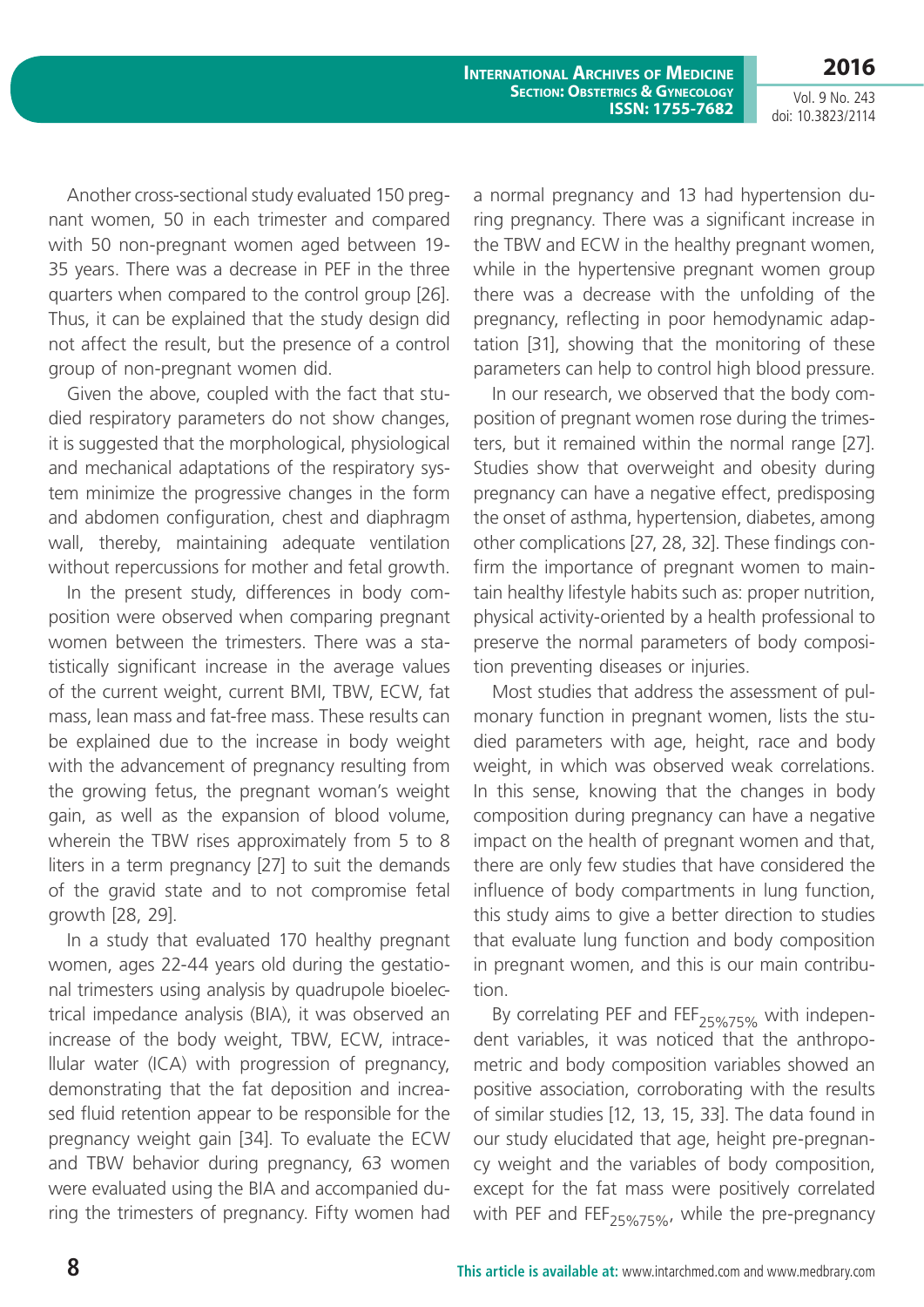**2016**

Vol. 9 No. 243 doi: 10.3823/2114

weight and body composition variables were associated with  $FEF_{25\%75\%}$ .

In order to investigate maximum peak flow values in pregnant women and to correlate it with BMI, age and maternal height, a study followed 26 pregnant women aged 16-36 years. It was observed that women with greater height and higher prepregnancy BMI had higher flows, indicating that these parameters can influence lung function [12].

From our findings, it is clear that lung function, PEF and FEF<sub>25%75%</sub> are correlated with anthropometric and body composition variables, and that these pass through several changes during the progression of pregnancy. Thus, it highlights the importance of developing more assertive strategies for the promotion of a pregnant woman's health, since an inadequate weight gain during the pregnancy cycle can negatively affect lung function.

In a multiple linear regression analysis was found that the height and maternal age were associated with PEF, being responsible for explaining 14.7% of its variability, while the pre-pregnancy weight was independently associated with  $FEF_{25\%75\%}$ , explaining 6.5% of its variability. Furthermore, it is clear that changes in lung function of low-risk and sedentary pregnant women are influenced by age and anthropometric data, and not by the variables of body composition. In this regard, it is emphasized the importance of the development of longitudinal studies in order to obtain more reliably aspects influencing changes in PEF and  $FEF_{25\%75\%}$  in pregnant women.

## **Conclusion**

Therefore, through the methodological control of procedures and representativeness of the sample, it can be considered that the results may represent the PEF behavior and FEF<sub>25%75%</sub> during a low-risk pregnancy, in the age range of 18-35 years.

Furthermore, corroborating the results presented in the literature, which show that the variables that influence lung flows refer to age, height and prepregnancy weight, it is concluded that the adaptations that occur in the endocrine, cardio-respiratory, musculoskeletal and nervous systems can preponderate over the changes in maternal body composition with the progress of pregnancy, maintaining lung function without harm to the mother and the fetus.

Thus, this result suggests that in healthy pregnant women with appropriate body weight, the PEF changes are associated with height and maternal age, as well as changes in FEF<sub>25%75%</sub> are associated with pre-pregnancy weight. It is noteworthy that no interference was observed in body composition of pregnant women, even measured by bioimpedance technology on the PEF and  $FEF_{25\%75\%}$ .

Whereas there are few studies with healthy pregnant women that take into account obstetric (GA and FH) and body composition variables contributing to the changes in lung function, it is suggested the continuity of the study including, besides the group control, a longitudinal monitoring of pregnant women to better assess both variables of body composition and other obstetric characteristics that may influence lung function.

Another important aspect is the absence of normal ranges for the studied population; therefore, further studies are needed in order to build a pattern that serves as a reference, especially in the monitoring of pregnant women with respiratory diseases such as asthma or other complications that can compromise lung function.

### **References**

- **1.** Tan EK, Tan EL. Alterations in physiology and anatomy during pregnancy. Best Pract Res Clin Obstet Gynaecol. 2013; 27(6):791- 802.
- **2.** LoMauro A, Aliverti A. Respiratory physiology of pregnancy. Breathe. 2015; 11(4):297-301.
- **3.** Wise RA, Polito AJ, Krishnan V. Respiratory physiologic changes in pregnancy. Immunol Allergy Clin North Am. 2006; 26(1):1-12.
- **4.** ACOG. Pulmonary disease in pregnancy. Int J Gynecol Obstet. 1996; 54:187-96.